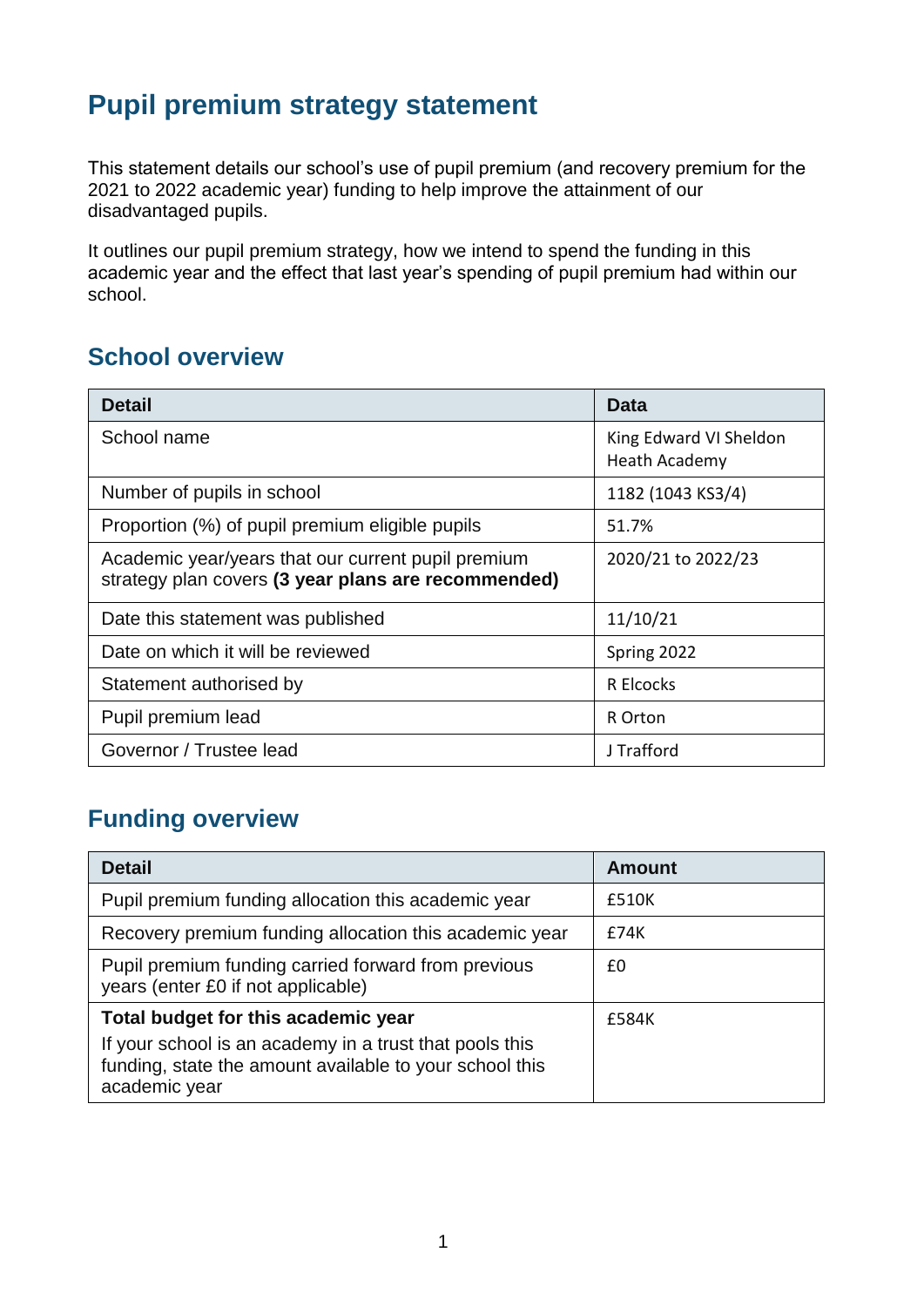# **Part A: Pupil premium strategy plan**

#### **Statement of intent**

At KESH Academy we recognise our pupil premium students may face additional barriers to learning. It is through the pupil premium fund that we attempt to remove those barriers by providing additional academic support as well as broader life experiences. Our staff are deeply committed to our core values of compassion, aspiration respect and equality, which drive our intent to ensure both inside, and outside the classroom we provide an inclusive, caring environment where every pupil has the opportunity to achieve their best.

Through quality first teaching and a wide range of extra-curricular activities, we endeavour to engage students in the joy of learning. It is with the efforts of all staff members that we provide the foundations for all students to prepare for life beyond the academy. Form tutors build strong relationships with their students and deliver a range of sessions to build aspiration towards further education and careers. Alongside PSHE to prepare students to manage the challenges of healthy lifestyles, relationships and mental health. Through internal data collections and swift intervention from teaching staff and pastoral managers, underachieving students are identified and effective support and intervention put into place.

### **Challenge**

This details the key challenges to achievement that we have identified among our disadvantaged pupils.

| <b>Challenge</b><br>number | Detail of challenge                                                                                                                                                                                                                                                                                                                                                                                                                                                                                                                                                                                                                                                                                                                                                                                                                                                                                                                  |
|----------------------------|--------------------------------------------------------------------------------------------------------------------------------------------------------------------------------------------------------------------------------------------------------------------------------------------------------------------------------------------------------------------------------------------------------------------------------------------------------------------------------------------------------------------------------------------------------------------------------------------------------------------------------------------------------------------------------------------------------------------------------------------------------------------------------------------------------------------------------------------------------------------------------------------------------------------------------------|
|                            | Low aspirations                                                                                                                                                                                                                                                                                                                                                                                                                                                                                                                                                                                                                                                                                                                                                                                                                                                                                                                      |
|                            | Our observations and Behaviour For Learning data evidences that a significant proportion of<br>our disadvantaged pupils receive detentions for poor effort and incomplete classwork. In<br>comparison, their non-disadvantaged peers are more likely to receive house points for good<br>effort or academic achievement. This suggests that our pupil premium students may have<br>limited self-confidence in engaging with classroom discussion or low aspirations. We will<br>address this by ensuring all pupil premium students are identified on seating plans to secure<br>their contributions to the classroom culture. Our focus on quality first teaching will ensure<br>strategies to engage are used consistently across the curriculum. In addition, a range of<br>programmes are in place to support careers, confidence building and emotional resilience<br>through form time activities and structured intervention. |
| 2                          | Social Skills                                                                                                                                                                                                                                                                                                                                                                                                                                                                                                                                                                                                                                                                                                                                                                                                                                                                                                                        |
|                            | BFL and observation data upon transition, evidence that for our Year 7/8 pupils, long periods<br>of time out of a well-structured primary setting has led to a limited ability to deal effectively<br>with social situations. Further support and intervention focusing on the development of social<br>skills and managing emotions is important in addressing this successfully. This will be achieved<br>through our PSHE programme and targeted support through our tiered intervention system.                                                                                                                                                                                                                                                                                                                                                                                                                                  |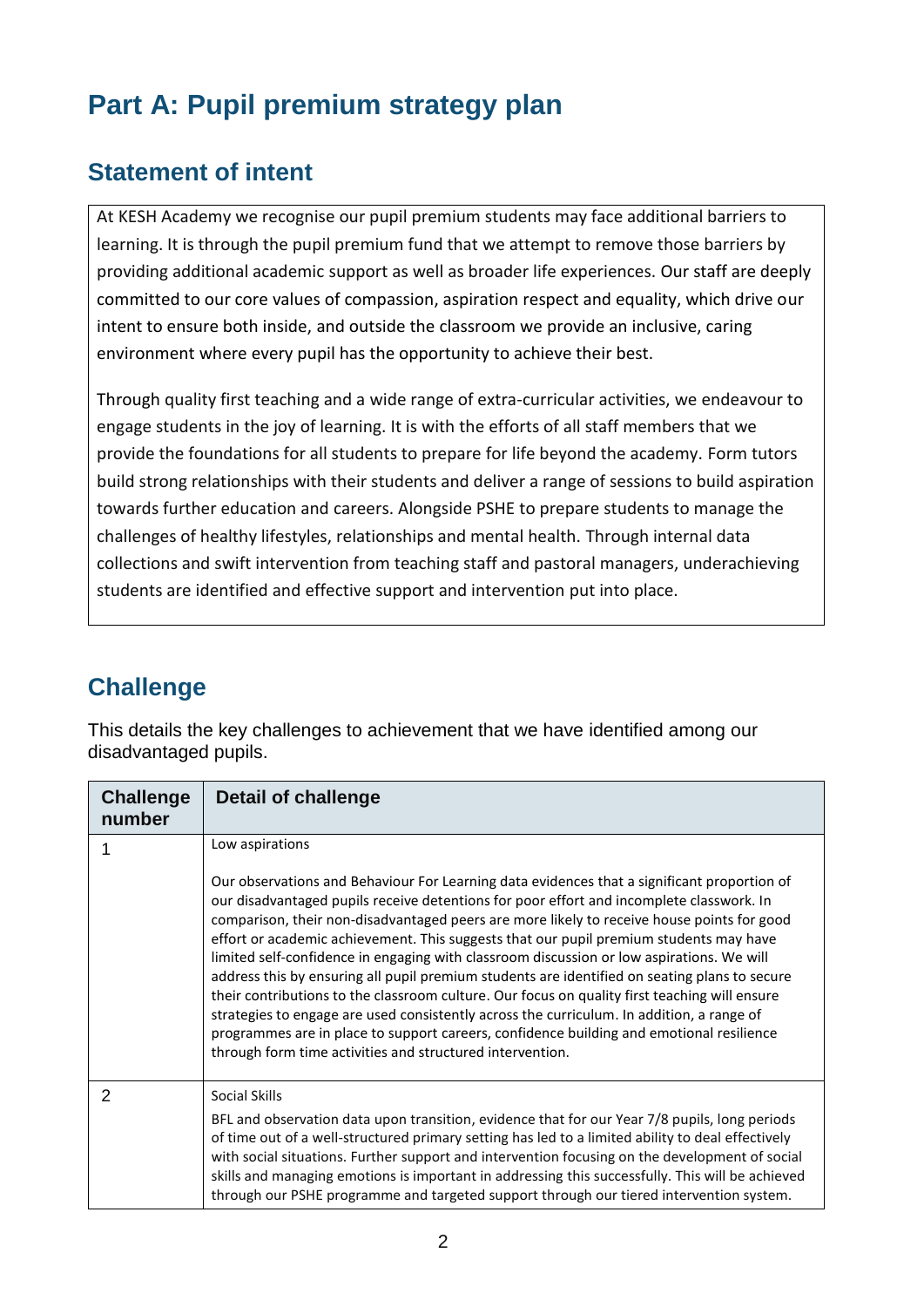| 3 | Narrow life experiences - limited enrichment<br>COVID 19 restrictions have meant that opportunities for trips, visits and other enrichment<br>have been minimal. For some students their understanding of the wider world is limited to<br>Sheldon. This has a direct impact on the development of cultural capital. All departments will<br>lead at least one extra-curricular club, visit/trip or enrichment activity across the 2021-22<br>academic year to ensure opportunities for enrichment are rebalanced. The proportion of<br>disadvantaged pupils participating in these opportunities will be carefully monitored to<br>maximise engagement.                                                                                                                                                                                          |
|---|---------------------------------------------------------------------------------------------------------------------------------------------------------------------------------------------------------------------------------------------------------------------------------------------------------------------------------------------------------------------------------------------------------------------------------------------------------------------------------------------------------------------------------------------------------------------------------------------------------------------------------------------------------------------------------------------------------------------------------------------------------------------------------------------------------------------------------------------------|
| 4 | <b>Pupil Progress and Outcomes</b><br>2019-20 validated data shows that outcomes for disadvantaged pupils are not in line with their<br>peers. Limited space to study at home, lack of aspiration, poor resilience and reduced cultural<br>capital all directly impact outcomes for disadvantaged pupils. Our target for disadvantaged P8<br>is 0. A focus on quality first teaching coupled with support through targeted intervention is<br>intended to reduce the gap between disadvantaged and non-disadvantaged pupils. In addition,<br>underachieving students will be swiftly identified and mentoring programmes put in place to<br>improve academic resilience. Further promotion of homework club where students can use<br>laptops and resources from the library will ensure all pupils are equipped to complete<br>independent work. |
| 5 | Attendance<br>Attendance for disadvantaged pupils remains below that of their non-disadvantaged peers.<br>We aim to reduce the gap to 2% through targeted support and ensuring good attendance has<br>a high profile across the academy through consistent promotion and reinforcement.                                                                                                                                                                                                                                                                                                                                                                                                                                                                                                                                                           |

#### **Intended outcomes**

This explains the outcomes we are aiming for **by the end of our current strategy plan**, and how we will measure whether they have been achieved.

| Intended outcome                                                                                                                                                                | <b>Success criteria</b>                                                                                                                                                                                     |
|---------------------------------------------------------------------------------------------------------------------------------------------------------------------------------|-------------------------------------------------------------------------------------------------------------------------------------------------------------------------------------------------------------|
| The progress gap between disadvantaged pupils<br>and their non-disadvantaged peers is closed.                                                                                   | Improved outcomes for disadvantaged pupils<br>across GCSE subjects.<br>Academy target Basics:<br>9-5 20% (NA 2019 16.8%)<br>9-4 35% (NA 2019 32.3%)<br>Progress 8 score in line with national<br>benchmarks |
| A range of comprehensive support programmes<br>developing self-confidence, social skills and<br>careers are effective in addressing low aspirations<br>of disadvantaged pupils. | Improved outcomes at GCSE for disadvantaged<br>pupils.<br>Academy target Basics:<br>9-5 20% (NA 2019 16.8%)<br>9-4 35% (NA 2019 32.3%)                                                                      |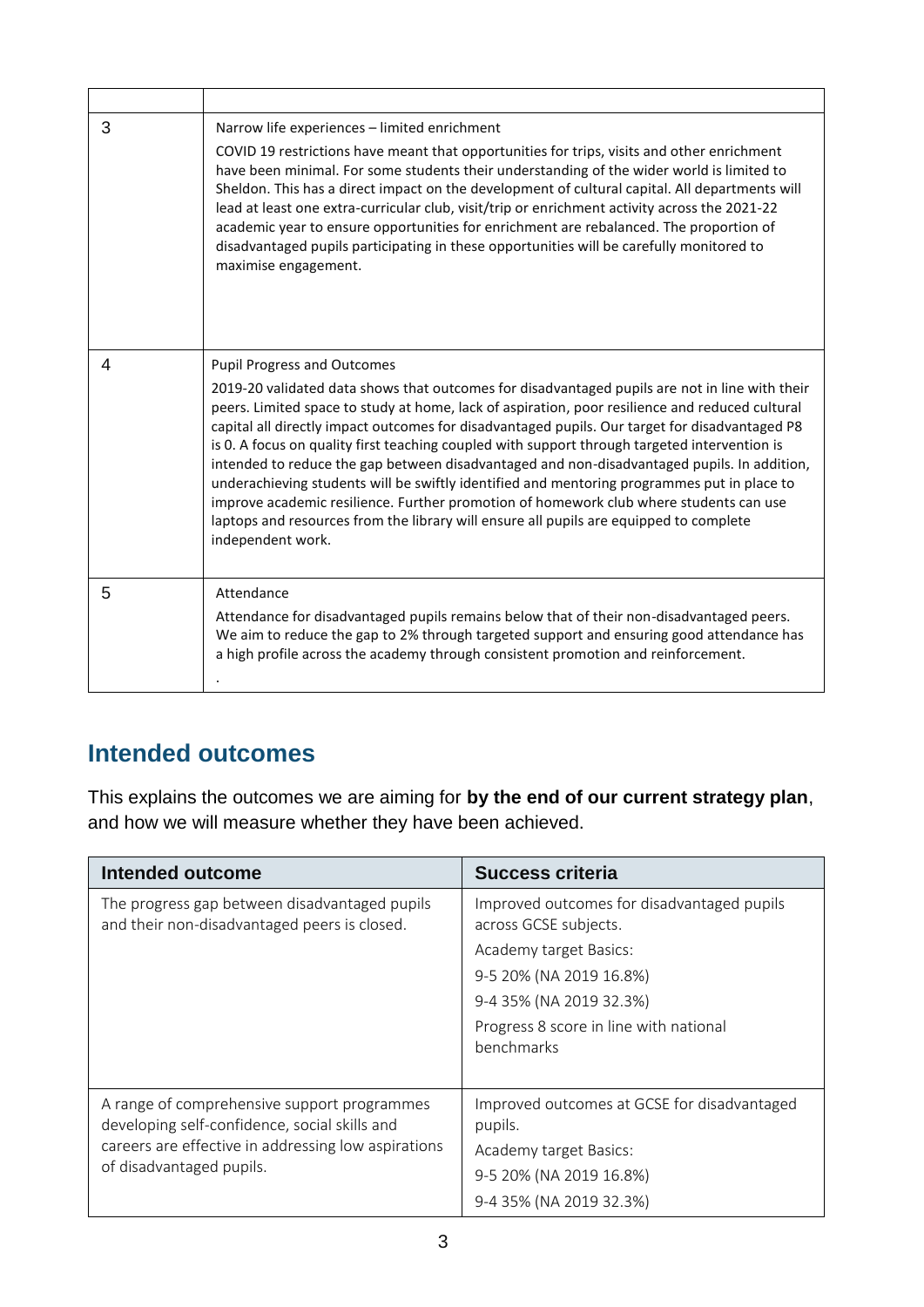|                                                                                       | Reduction in behaviour incidents relating to poor<br>social skills.<br>Increase in homework completion rates.<br>All disadvantaged pupils move onto appropriate<br>destinations post 16 and beyond. |
|---------------------------------------------------------------------------------------|-----------------------------------------------------------------------------------------------------------------------------------------------------------------------------------------------------|
| Attendance for disadvantaged pupils is in line with<br>their non-disadvantaged peers. | Reduce PP non-PP gap in attendance to 2%<br>Reduction in persistence absence gap for<br>disadvantaged pupils to 3%                                                                                  |
| Opportunities for disadvantaged pupils outside<br>the academic curriculum are broad.  | Increased number of disadvantaged pupils<br>accessing clubs, trips, events and extra-curricular<br>activities target: 50% of attendees                                                              |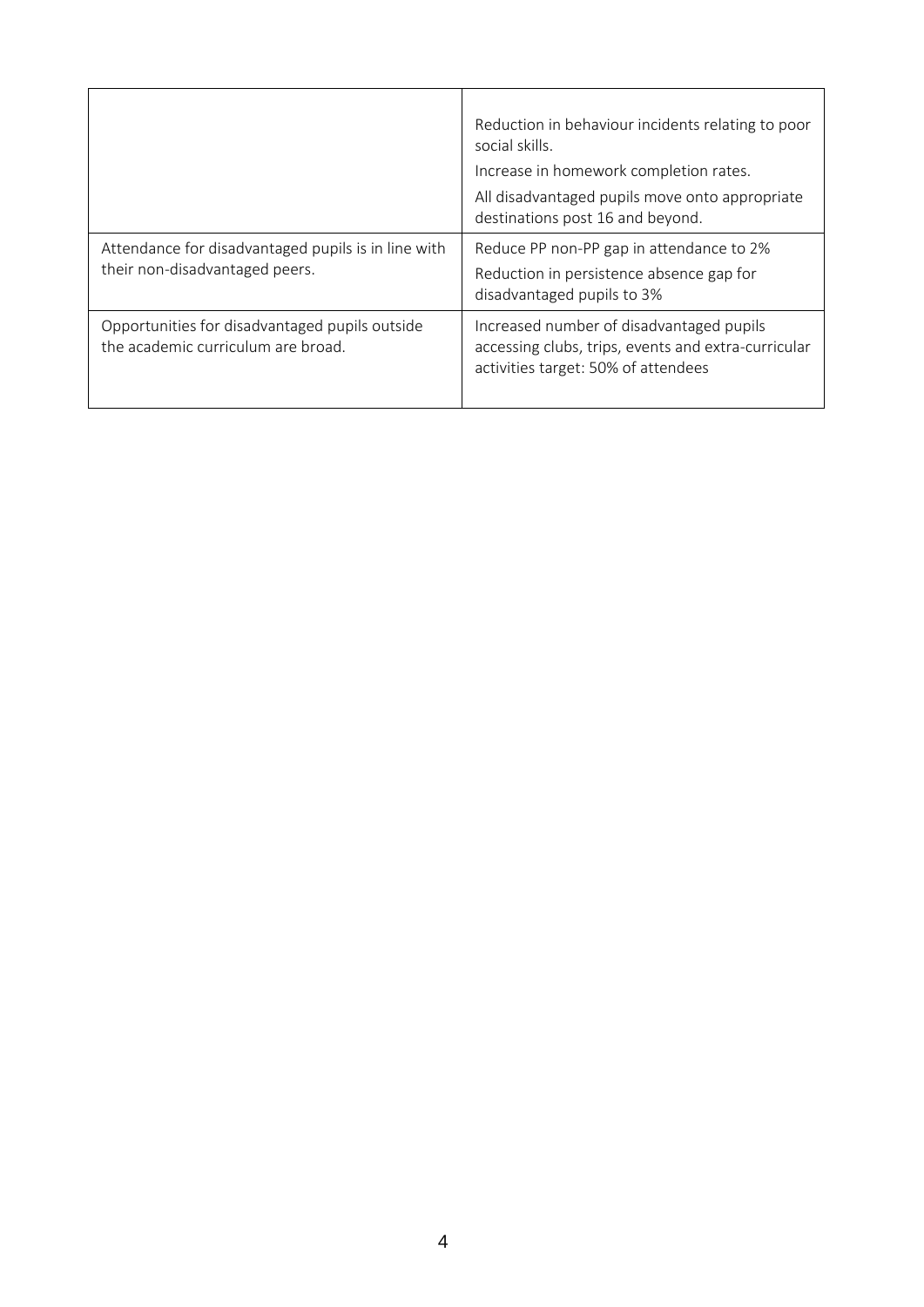## **Activity in this academic year**

This details how we intend to spend our pupil premium (and recovery premium funding) **this academic year** to address the challenges listed above.

#### **Teaching (for example, CPD, recruitment and retention)**

#### Budgeted cost: £90K

| <b>Activity</b>                                                                                                                             | <b>Evidence that supports this</b><br>approach                                                                                                                                                                                                                                                                                                                                                                                                                                                                              | <b>Challenge</b><br>number(s)<br>addressed |
|---------------------------------------------------------------------------------------------------------------------------------------------|-----------------------------------------------------------------------------------------------------------------------------------------------------------------------------------------------------------------------------------------------------------------------------------------------------------------------------------------------------------------------------------------------------------------------------------------------------------------------------------------------------------------------------|--------------------------------------------|
| Staff training and CPD to<br>support quality teaching and<br>learning through the KESH<br>signature strategies /<br>feedback and reflection | Supporting the attainment of disadvantaged<br>pupils (2015) identified that one of the key<br>strategies for successful schools was a focus<br>on high quality teaching.<br>EEF Toolkit - the impact of teacher<br>feedback is 5+ additional months progress<br>over the course of the academic year in<br>secondary schools.<br>Metacognitive and self regulatory strategies<br>provide high impact. Our focus is to build<br>opportunities for pupils to reflect on and<br>monitor their own strengths and<br>weaknesses. | 1,2,3,4                                    |
| Recruitment of pupil<br>premium lead to drive<br>strategy                                                                                   | EEF Report: A schools Guide to<br>Implementation - key strand: identify and<br>cultivate leaders of implementation.                                                                                                                                                                                                                                                                                                                                                                                                         | 1,2,3,4,5                                  |
| Recruitment of Learning<br>Mentors to support with<br>targeted tuition and<br>intervention                                                  | EEF Toolkit: The average impact of small<br>group tuition is two additional months'<br>progress, over the course of a year<br>(secondary).                                                                                                                                                                                                                                                                                                                                                                                  | 1,4                                        |
| Recruitment of Intervention<br>lead to monitor and quality<br>assure tiered intervention<br>programmes                                      | EEF Report: A schools Guide to<br>Implementation - key strand: support staff<br>and monitor progress.                                                                                                                                                                                                                                                                                                                                                                                                                       | 1,2,4,5                                    |
| Cognitive Behavioural<br>Therapy training for our<br>Inclusion team as an<br>approach to underpin all<br>behaviour interventions.           | EEF Toolkit -average impact of behaviour<br>interventions is 3 additional months<br>progress over the course of the year (in<br>secondary schools). Most impact from<br>programmes spanning 2-6 months                                                                                                                                                                                                                                                                                                                      | 1,2,4                                      |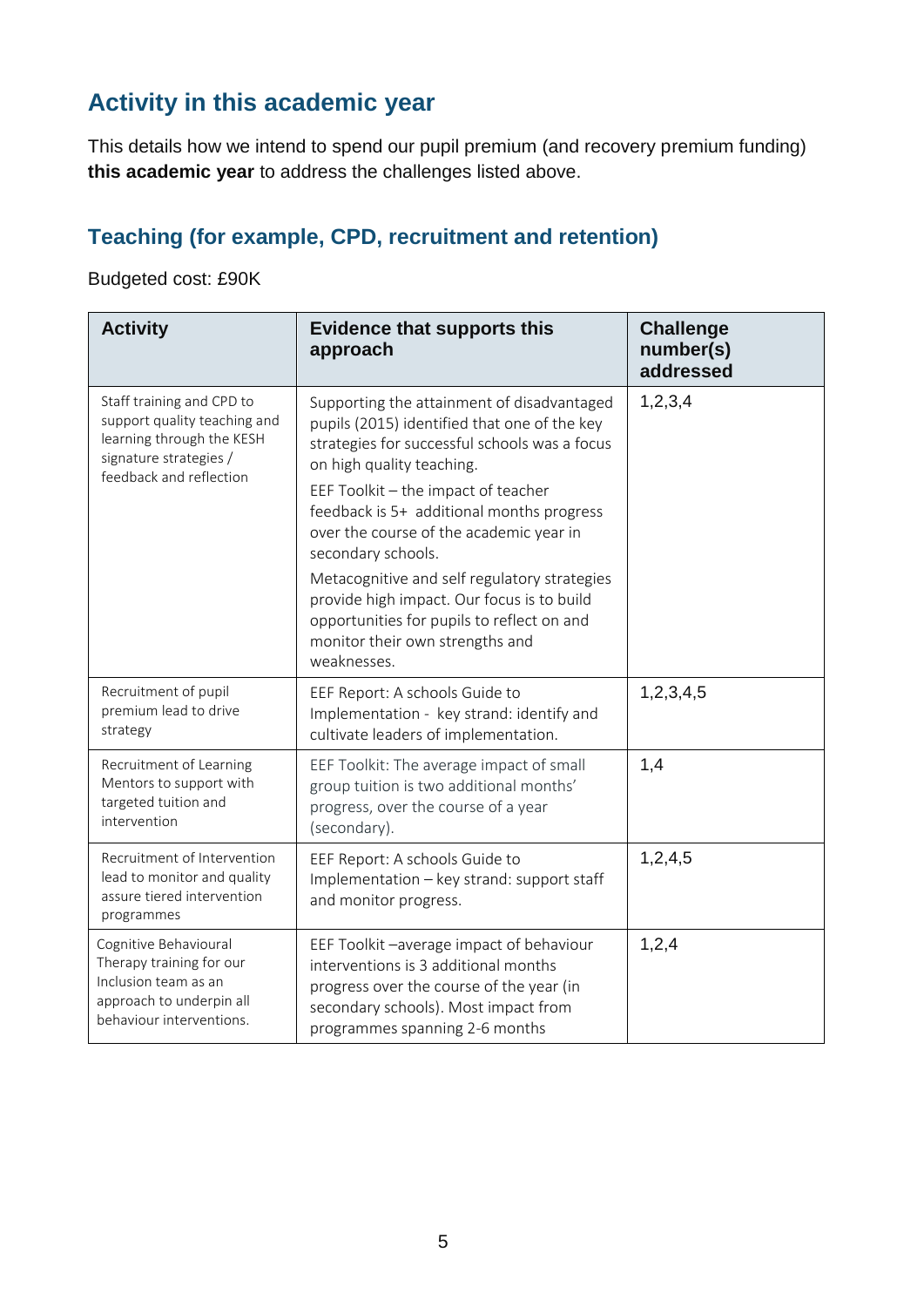#### **Targeted academic support (for example, tutoring, one-to-one support structured interventions)**

#### Budgeted cost: £*347K*

| <b>Activity</b>                                                                                                                                                                            | <b>Evidence that supports this</b><br>approach                                                                                                                                                                                                                                                                                                                                                                                                                                                                                                                                                                                                                                                                                                                                                                 | <b>Challenge</b><br>number(s)<br>addressed |
|--------------------------------------------------------------------------------------------------------------------------------------------------------------------------------------------|----------------------------------------------------------------------------------------------------------------------------------------------------------------------------------------------------------------------------------------------------------------------------------------------------------------------------------------------------------------------------------------------------------------------------------------------------------------------------------------------------------------------------------------------------------------------------------------------------------------------------------------------------------------------------------------------------------------------------------------------------------------------------------------------------------------|--------------------------------------------|
| 1:1 maths and English<br>tutoring through MyTutor<br>for Year 10/11 to address<br>gaps in skills at KS4                                                                                    | EEF Toolkit: The average impact of the small<br>group tuition is two additional months'<br>progress, on average, over the course of<br>a year (secondary).                                                                                                                                                                                                                                                                                                                                                                                                                                                                                                                                                                                                                                                     | 1,4                                        |
| Small group intervention for<br>maths and English.<br>Targeted pupils have access<br>to smaller group support in<br>some lessons to provide<br>more personalised and<br>focused provision. | As above                                                                                                                                                                                                                                                                                                                                                                                                                                                                                                                                                                                                                                                                                                                                                                                                       | 1,4                                        |
| Internal tiered intervention<br>programmes adopting CBT<br>as approach to support:<br>Social skills<br>Anxiety workshops<br>Anger management<br>Behaviour programmes                       | EEF Report; Improving Behaviour in Schools<br>'For pupils with more challenging behaviour<br>the approach should be tailored to individual<br>needs.'<br>EEF Toolkit: Alongside academic outcomes,<br>SEL interventions have an identifiable and<br>valuable impact on attitudes to learning and<br>social relationships in school. Interventions<br>which focus on improving social interaction<br>tend to be more successful (6+ months).<br>EIF's report on adolescent mental health<br>found good evidence that CBT interventions<br>support young people's social and emotional<br>skills and can reduce symptoms of anxiety<br>and depression:<br>Adolescent mental health: A systematic<br>review on the effectiveness of school-based<br>interventions   Early Intervention<br>Foundation (eif.org.uk) | 1,2,5                                      |
| School counsellor support.<br>Providing pupils with access<br>to an experienced counsellor<br>forms part of our strategy to<br>support the development of<br>coping skills and resilience. | Internal data shows a significant impact<br>from COVID 19 on family circumstances,<br>structure and poverty, with the number of<br>disadvantaged pupils in our Year 7 cohort<br>greater than any other year group.                                                                                                                                                                                                                                                                                                                                                                                                                                                                                                                                                                                             | 1,2,5                                      |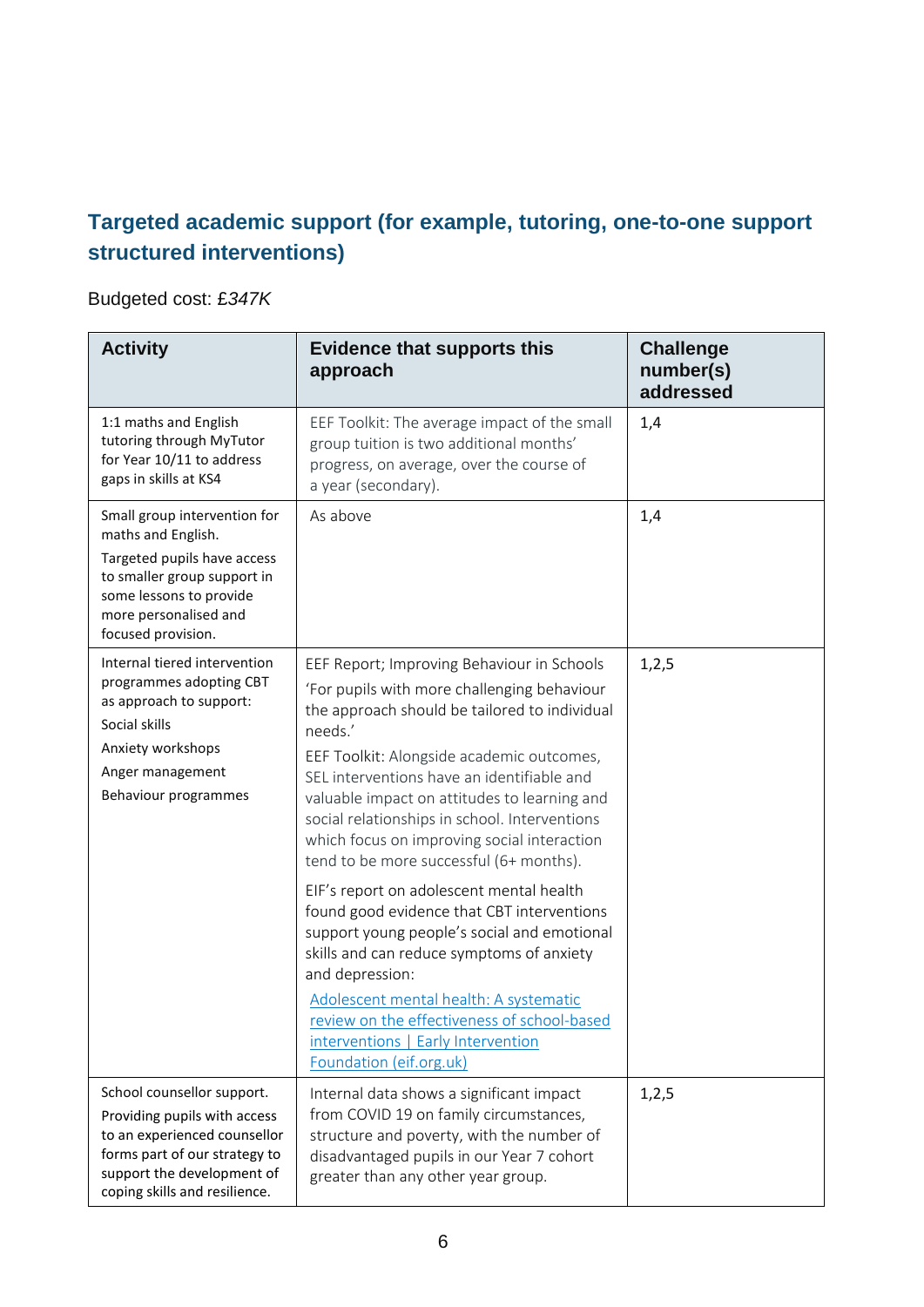| Independent careers advice<br>and support:                                                                                           | Good Career Guidance: Gatsby Benchmarks                                                                                                                                                                  | 1,4            |
|--------------------------------------------------------------------------------------------------------------------------------------|----------------------------------------------------------------------------------------------------------------------------------------------------------------------------------------------------------|----------------|
| Personalised 1:1 support to<br>pupils and their families to<br>secure progression to<br>appropriate post-16 / post-18<br>placements. |                                                                                                                                                                                                          |                |
| This will also include assem-<br>blies, careers fairs, work expe-<br>rience and university visits.                                   |                                                                                                                                                                                                          |                |
| Library provision<br>Homework Club<br>Accelerated reader<br>Introduction of IDL to<br>support pupils with weakest<br>literacy skills | EEF Toolkit: The average impact of reading<br>comprehension strategies is an additional<br>six months' progress over the course of<br>a year.                                                            | 4              |
| <b>Holiday Revision sessions</b><br>and targeted support                                                                             | Questionnaires and discussion evidence<br>that many of our pupils do not have the<br>space to study at home. Targeted holiday<br>revision provides a quiet space and support<br>from specialist teachers | $\overline{4}$ |
| Introduction of academic<br>breakfast clubs                                                                                          | Creating a calm structured start to the day<br>and providing students with suitable food<br>and academic support in small groups.                                                                        | 1,4            |
| Peer tutoring sessions led by<br>6 <sup>th</sup> Form students including<br>training and support                                     | EEF Toolkit: The average impact of peer<br>tutoring strategies is +5 months progress<br>(+6 for lower attaining pupils)                                                                                  | 1,4            |

#### **Wider strategies (for example, related to attendance, behaviour, wellbeing)**

Budgeted cost: £143K

| <b>Activity</b>                                                                                                                                                                                    | <b>Evidence that supports this</b><br>approach                                                                                                                                                                                                                                                                           | <b>Challenge</b><br>number(s)<br>addressed |
|----------------------------------------------------------------------------------------------------------------------------------------------------------------------------------------------------|--------------------------------------------------------------------------------------------------------------------------------------------------------------------------------------------------------------------------------------------------------------------------------------------------------------------------|--------------------------------------------|
| 1:1 support for persistent<br>absentees.<br>Provision led by our Family<br>Support Officer which<br>includes meetings,<br>personalised plans, home<br>visits and liaison with<br>external agencies | Attendance directly relates to academic<br>attainment. Supporting the attainment of<br>disadvantaged pupils (Nov 2015) clearly<br>states that children have to be in school<br>before they can access their learning.<br>DfE research published in 2016 (Absence<br>and Attainment at Key Stages 2 and 4)<br>found that: | 5                                          |
|                                                                                                                                                                                                    | The higher the overall absence rate across<br>Key Stage (KS) 2 and KS4, the lower the                                                                                                                                                                                                                                    |                                            |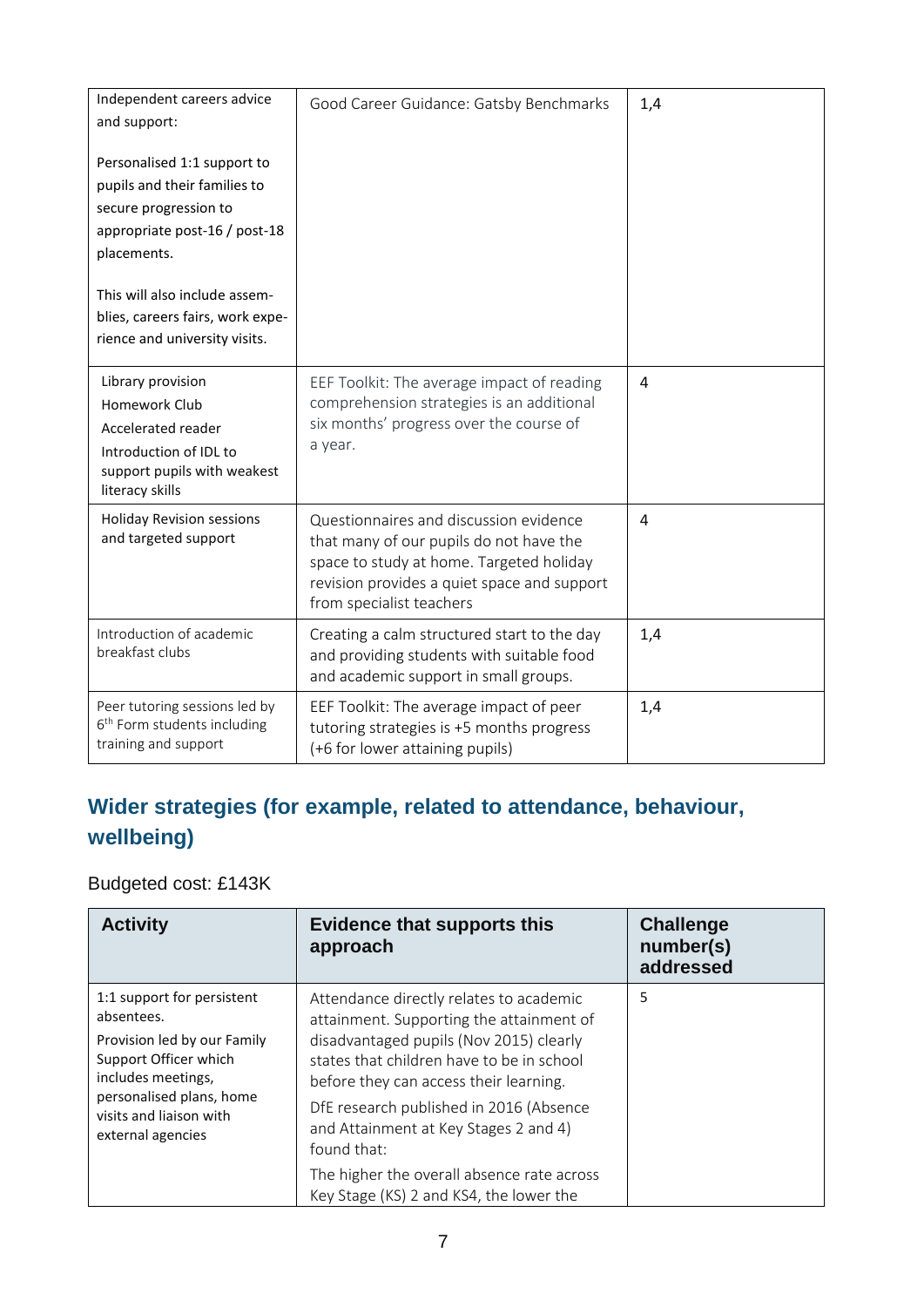|                                                                                                                                                                                                                             | likely level of attainment at the end of KS2<br>and KS4<br>Pupils cannot access the range of other<br>support available if they do not attend                                                                                                                                    |                |
|-----------------------------------------------------------------------------------------------------------------------------------------------------------------------------------------------------------------------------|----------------------------------------------------------------------------------------------------------------------------------------------------------------------------------------------------------------------------------------------------------------------------------|----------------|
| Extra-curricular clubs and<br>activities.<br>The facility to offer a broad<br>range of extra-curricular trips<br>and events will enhance the<br>social and cultural experi-                                                 | school regularly.<br>EEF Report: Life Skills and Enrichment. In<br>line with limited research guidance these<br>activities will either include a learning focus<br>or be in addition to (not instead of)<br>academic support.                                                    | 2,3,4          |
| ences of our disadvantaged<br>pupils<br>Music peripatetic provision.                                                                                                                                                        | EEF Toolkit: The average impact of arts<br>participation on other areas of academic<br>learning appears to be about an additional<br>three months progress.                                                                                                                      |                |
| Provision of outside<br>speakers, theatre groups<br>and training to deliver PSHE.<br>This will support wider<br>personal development and<br>support pupils<br>understanding of safe<br>behaviours and self-<br>regulation   | EEF Toolkit: Self-regulation strategies have<br>high impact (7+ months)                                                                                                                                                                                                          | 1, 2, 3        |
| Engagement with 'Girls On<br>Board' project to support<br>social behaviours and<br>friendships.                                                                                                                             | EEF Toolkit: Interventions which focus on<br>improving social interaction tend to be<br>more successful (6+ months).                                                                                                                                                             | $\overline{2}$ |
| Alternative provision:<br>Alternative provision place-<br>ments are sought for a minor-<br>ity of pupils who require a<br>much more specialist voca-<br>tional offer to secure contin-<br>ued engagement in educa-<br>tion. | EEF Report; Improving Behaviour in Schools<br>'For pupils with more challenging behaviour<br>the approach should be tailored to individual<br>needs.'<br>Internal data shows pupils accessing AP over<br>the past 2 years have been successful in<br>completing their education. | 4,5            |
| Rewards and House System:<br>Events to focus on inclusion<br>of disadvantaged pupils to<br>promote engagement and<br>attendance.                                                                                            |                                                                                                                                                                                                                                                                                  | 1,3,4,5        |
| Parental and Community<br>involvement - see Academy<br>Development Plan                                                                                                                                                     | EEF Toolkit; parental and community<br>involvement programmes are associated<br>with improvements in school ethos or<br>discipline                                                                                                                                               | 1, 4, 5        |

## **Total budgeted cost: £580K**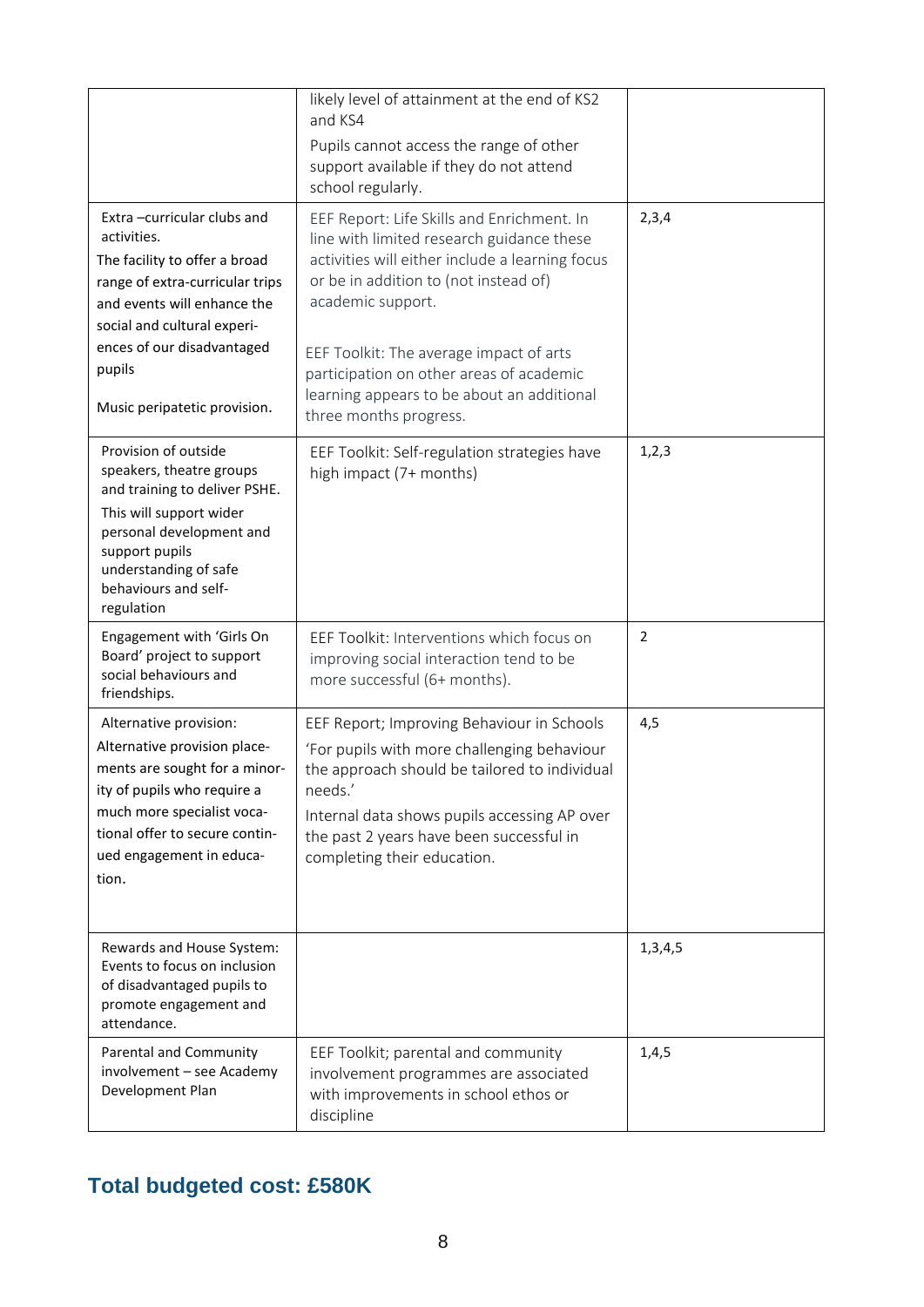# **Part B: Review of outcomes in the previous academic year**

#### **Pupil premium strategy outcomes**

This details the impact that our pupil premium activity had on pupils in the 2020 to 2021 academic year.

| Intervention                 | Intended Impact                                                                                                                                                                                                                                                                                  | Outcome                                                                                                                                                                                                                                                                                                                                                                                                                                                                                                                                                            |
|------------------------------|--------------------------------------------------------------------------------------------------------------------------------------------------------------------------------------------------------------------------------------------------------------------------------------------------|--------------------------------------------------------------------------------------------------------------------------------------------------------------------------------------------------------------------------------------------------------------------------------------------------------------------------------------------------------------------------------------------------------------------------------------------------------------------------------------------------------------------------------------------------------------------|
| <b>Academic Intervention</b> | Identified gaps in skills and<br>$\bullet$<br>knowledge are closed (as<br>evidenced by internal data<br>and external examinations)<br>A greater proportion of<br>high prior attainers and<br>disadvantaged pupils<br>achieve targets<br>Pupils feel more confident<br>in their subject knowledge | Impact is measured by comparing<br>TAGs with November Mock Grades.<br>44 of the 68 students in the pro-<br>gramme were PP, 20 had higher<br>AoE.<br>All following figures are % of partici-<br>pating students:<br>22% (MA), 38% (ENG) achieved<br>their target grade +1<br>71% (MA), 64% (ENG) achieved<br>their target grade.<br>89% improved their grade by 1 or<br>more, 62% by 2 or more in maths.<br>60% improved their grade by 1 or<br>more, 27% by 2 or more in English.<br>25% increase in ENG/MA 4 or<br>better, 11% increase in ENG/MA 5<br>or better. |
| <b>Aspiration Programme</b>  | Reduction in negative logs                                                                                                                                                                                                                                                                       | A significant number (26% of the<br>school population) have received                                                                                                                                                                                                                                                                                                                                                                                                                                                                                               |
| <b>Anger Management</b>      | Number of sessions in<br>'Success Centre' decrease                                                                                                                                                                                                                                               | interventions from form tutors.                                                                                                                                                                                                                                                                                                                                                                                                                                                                                                                                    |
| <b>Behaviour Programmes</b>  | Decrease in fixed term ex-<br>clusions                                                                                                                                                                                                                                                           | 42 students have received TIER 2<br>interventions relating to aspiration,<br>anger management and behaviour.                                                                                                                                                                                                                                                                                                                                                                                                                                                       |
|                              | Engagement in extra-cur-<br>ricular activities increase<br>Positive logs increase                                                                                                                                                                                                                | Anger management - 70% of those<br>selected have reduced detentions.                                                                                                                                                                                                                                                                                                                                                                                                                                                                                               |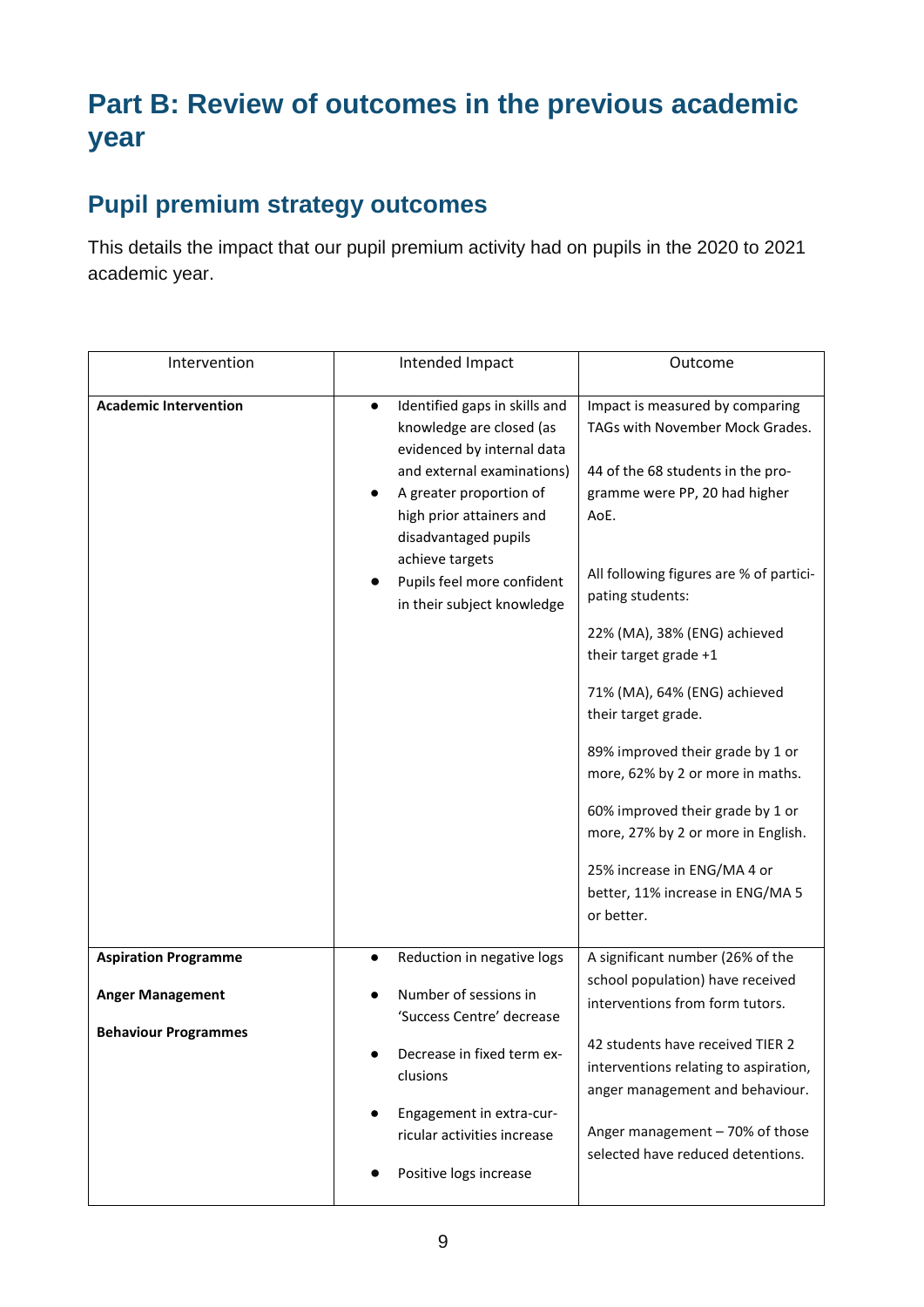|                                                                                                                      |                                                                                                                                                                                                               | Raising Aspirations - All pupils have<br>now selected appropriate post 16<br>placements after being uncertain<br>previously.<br>55% of students showed significant<br>improvements on the behaviour<br>programme.                                                                                                                                                                                                                                                                                                                                                                                                                    |
|----------------------------------------------------------------------------------------------------------------------|---------------------------------------------------------------------------------------------------------------------------------------------------------------------------------------------------------------|--------------------------------------------------------------------------------------------------------------------------------------------------------------------------------------------------------------------------------------------------------------------------------------------------------------------------------------------------------------------------------------------------------------------------------------------------------------------------------------------------------------------------------------------------------------------------------------------------------------------------------------|
| Counsellor                                                                                                           | Positive feedback from pu-<br>$\bullet$<br>pils and families<br>Increase in attendance<br>Increase in engagement in<br>learning (measured<br>through monitoring<br>reports and behaviour<br>logs)             | 53 students have received support<br>from our trained counsellor at TIER<br>3 of the pastoral support<br>programme. 9 of these have<br>started the support recently and<br>have not completed all scheduled<br>sessions.<br>17 students have had the<br>intervention extended as it was<br>determined that they required<br>further support. Of the remaining<br>27 students 8 have now left (Year<br>11), 6 determined that they no<br>longer needed support during the<br>intervention and the remainder feel<br>that they no longer required<br>support subsequent to the<br>intervention as their mental health<br>had improved. |
| <b>School Library and Librarian</b><br><b>Accelerated Reader</b><br><b>Literacy Interventions</b><br><b>Staffing</b> | Increase in books loans / e-<br>book usage<br>Support for the academy<br>$\bullet$<br>literacy strategy through<br>accelerated reader<br>Reading ages increase in<br>$\bullet$<br>line with chronological age | A total of 4595 books were issued<br>throughout the year.<br>88.03% of these were fiction books.<br>17.58% were issued to staff<br>39.26% were issued to females<br>44.87% were issued to males<br>15.87% were issued gender un-<br>known, mostly as book boxes.<br>A total of 886 ebooks were bor-<br>rowed from the ePlatform main col-<br>lection with 157 reserves placed.<br>A total of 69 items were borrowed<br>from the wellbeing ebook/audio<br>book collection on ePlatform.<br>Both collections were accessed by<br>219 students/staff.                                                                                   |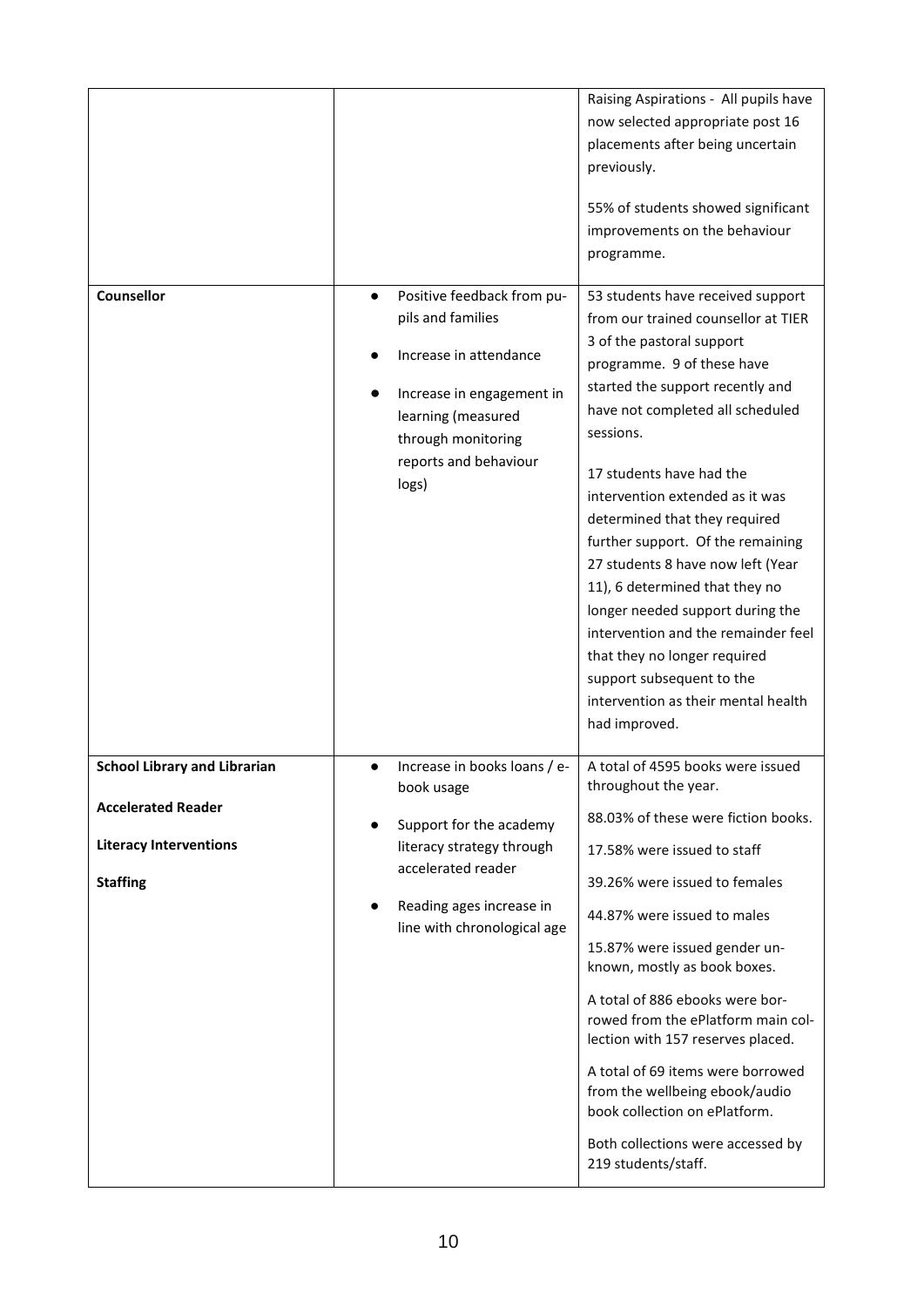| <b>Independent Careers Advice and</b><br><b>Support</b> | All Year 11 receive 1:1 ses-<br>$\bullet$<br>sions to support Post-16<br>progression (to achieve<br>100% grade for Gatsby<br>Benchmark 8 - personal<br>guidance)<br>Careers fair held with posi-<br>tive feedback from stake- | Accelerated reader impact was<br>limited due to significant disruption<br>from COVID 19 periods of isolation<br>and lockdown.<br>Trends in reading ages appeared to<br>show little or no improvement<br>overall but were unreliable due to<br>the nature of the academic year<br>and the fluctuating attendance<br>from COVID related issues.<br>Of all Year 7 and 8 loans 52% were<br>for disadvantaged pupils.<br>Accelerated reader programme was<br>significantly disrupted by self<br>isolation and lockdown. Trends on<br>returning from spring lockdown<br>evidenced limited impact across Yr<br>7 and 8.<br>Gatsby Benchmark 8 now 100%<br>All Year 11 students were offered a<br>careers appointment and those that<br>required it received multiple ap-<br>pointments.<br>All year 11 pupils moved onto ap-<br>propriate post-16 destinations bar |
|---------------------------------------------------------|-------------------------------------------------------------------------------------------------------------------------------------------------------------------------------------------------------------------------------|-------------------------------------------------------------------------------------------------------------------------------------------------------------------------------------------------------------------------------------------------------------------------------------------------------------------------------------------------------------------------------------------------------------------------------------------------------------------------------------------------------------------------------------------------------------------------------------------------------------------------------------------------------------------------------------------------------------------------------------------------------------------------------------------------------------------------------------------------------------|
|                                                         | holders<br><b>Targeted CEIAG sessions</b><br>and events calendared and<br>evaluated<br>The proportion of pupils<br>progressing to and<br>remaining in appropriate<br>post-16/post-18<br>placements increase                   | one, who is receiving direct addi-<br>tional support from the Local Au-<br>thority.<br>Destinations headlines are:<br>99.5% in education, employment or<br>training<br>1 NEET<br>Remained at KESH 24%<br>College: 69.5%<br>Other Sixth Form: 14.5%<br>3 Apprenticeships<br>1 T Level                                                                                                                                                                                                                                                                                                                                                                                                                                                                                                                                                                        |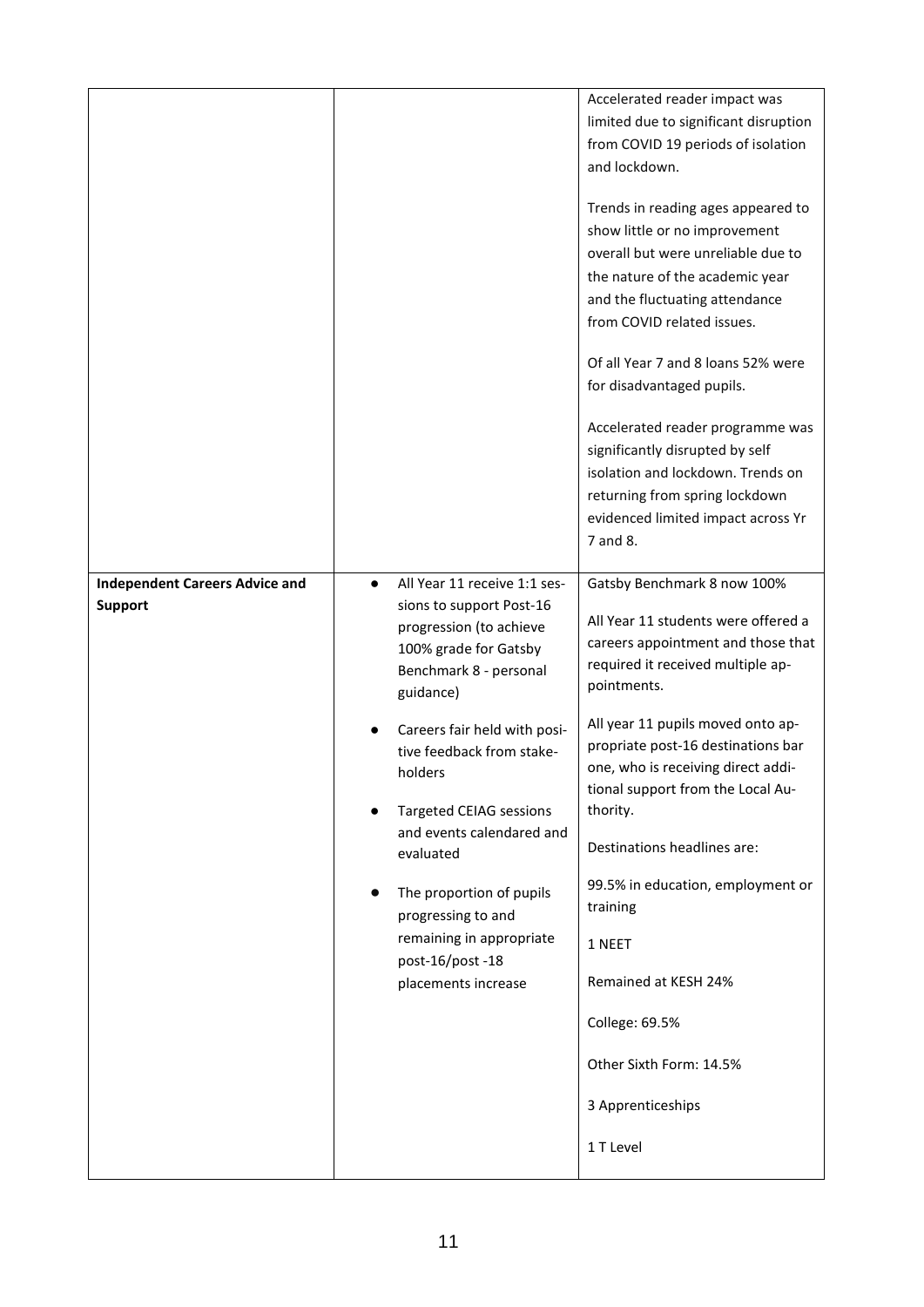| Alternative provision               | Provision of a needs<br>driven, personalised curric-<br>ulum for disadvantaged<br>pupils disengaged in school<br><b>Alternative Provision</b><br>courses enable pupils to<br>progress to appropriate<br>post-16 provision<br>Pupils are re-engaged in<br>education<br>Attendance increases | 27.5% of leavers are engaged in<br>Alevel studies<br>36.5% in level 3 BTEc<br>Due to Covid restrictions the ca-<br>reers fair was unable to take place.<br>Next event is scheduled for Novem-<br>ber 2021<br>In the Academic Year 2020-2021 we<br>had a total of 12 students based at<br>AP providers. All of these were at<br>EBN1 except for one student who<br>had relocated, was unable to attend<br>KESH and was given a place at<br>Bourneville college. Monthly<br>meetings took place with the<br>students and representatives from<br>their providers and a rigorous<br>quality assurance model is in place<br>to ensure that the providers were<br>delivering a good or better standard<br>of education.<br>All students engaged with the<br>provision.<br>Attendance was impacted by COVID<br>19 and difficult to compare with |
|-------------------------------------|--------------------------------------------------------------------------------------------------------------------------------------------------------------------------------------------------------------------------------------------------------------------------------------------|-------------------------------------------------------------------------------------------------------------------------------------------------------------------------------------------------------------------------------------------------------------------------------------------------------------------------------------------------------------------------------------------------------------------------------------------------------------------------------------------------------------------------------------------------------------------------------------------------------------------------------------------------------------------------------------------------------------------------------------------------------------------------------------------------------------------------------------------|
|                                     |                                                                                                                                                                                                                                                                                            | previous year.<br>6 students were in year 11 and have<br>now left their AP providers. Of<br>these students 4 were PP. All<br>students have achieved outcomes<br>to enable them to start college<br>courses in year 12 at a range of<br>providers.<br>A further 6 students were also                                                                                                                                                                                                                                                                                                                                                                                                                                                                                                                                                       |
|                                     |                                                                                                                                                                                                                                                                                            | enrolled at AP providers during the<br>course of the year, 4 in year 10 and<br>2 in year 9. Of these, all 6 are PP<br>students.                                                                                                                                                                                                                                                                                                                                                                                                                                                                                                                                                                                                                                                                                                           |
| <b>Extra- Curricular Activities</b> | Increase in the proportion<br>$\bullet$<br>of disadvantaged pupils<br>engaging in extra-curricu-<br>lar activities and events                                                                                                                                                              | Due to COVID and lockdown extra-<br>curricular activities were very lim-<br>ited across the academic year.<br>Some clubs continued to operate<br>online (Computing / Art).                                                                                                                                                                                                                                                                                                                                                                                                                                                                                                                                                                                                                                                                |